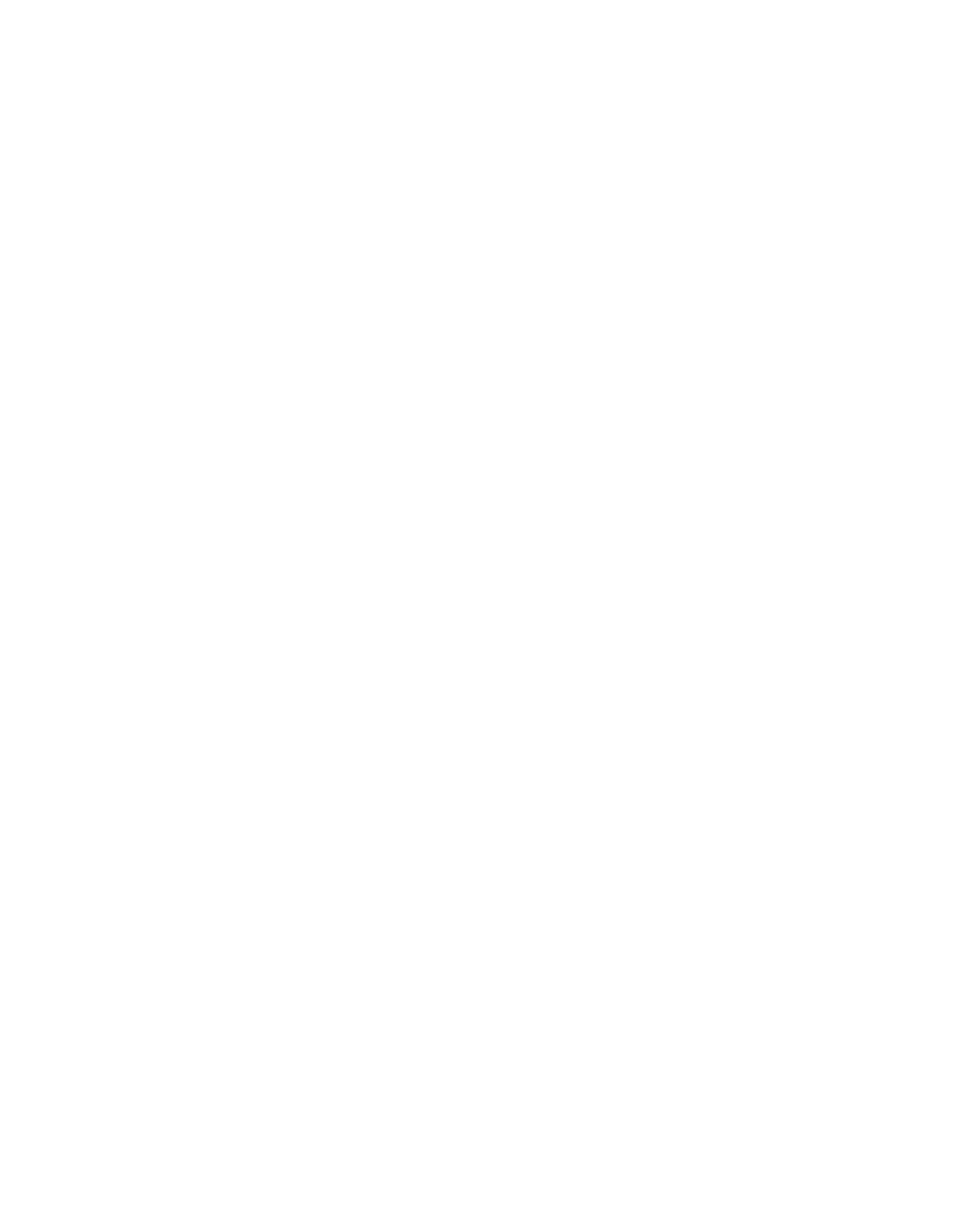institution to extend law enforcement jurisdiction under specified circumstances. This authority has been delegated to and is fulfilled by the Chancellor pursuant to UNC *Code*, Appendix I(XV), which provides that the Chancellor shall be responsible for the maintenance of campus security.

- Pursuant to NCGS §116-40.22(b), the Board of Trustees has been delegated the power to appoint and fix the compensation of all vice chancellors, senior academic administrative officers, and any person having permanent tenure at that institution. This authority has been delegated to the Chancellor for all deans and senior academic and administrative officers for which the UNC Board of Governors does not establish salary ranges, via the UNC Asheville Management Flexibility Plan.
- Pursuant to Section 502D of the UNC *Code*, the Board of Trustees has been delegated the power to hear appeals in student conduct cases where the sanction is suspension or expulsion. This authority has been delegated to the Board's Student Affairs and Enrollment Committee via the Student Affairs and Enrollment Committee Charter.
- Pursuant to Section II(A)(1) of Appendix 1 of the UNC *Code*, the Board of Trustees has been delegated the power to appoint, promote, and set the compensation for such employees exempt from the State Human Resources Act, except the position of the Chancellor. This authority has been delegated to the Chancellor for all deans and senior academic and administrative officers for which the UNC Board of Governors does not establish salary ranges, via the UNC Asheville Management Flexibility Plan.
- Pursuant to Section II(A)(2) of Appendix 1 of the UNC *Code*, the Board of Trustees has been delegated the power to promote in rank a faculty member with permanent tenure. This authority has been delegated to the Chancellor via the UNC Asheville Management Flexibility Plan.
- Pursuant to Section III of Appendix 1 of the UNC *Code*, the Board of Trustees has been delegated the powers to determine whether an individual student shall be entitled to receipt of a particular degree and determine what grade a student will be assigned in a particular course. These authorities have been delegated to the UNC Asheville faculty through the UNC Asheville Faculty Senate, as reflected within the Constitution of the Faculty Senate of UNC Asheville.
- Pursuant to Section VI of Appendix 1 of the UNC *Code*, the Board of Trustees has been delegated the power to authorize acquisition or disposition of any interest in real property other than a leasehold with a value less than \$500,000, or acquisition or disposition of a leasehold interest in real property with an annual value less than \$500,000 and a term of not more than 10 years. The UNC Asheville Chancellor and the Vice Chancellor for Budget and Finance have been delegated authority to actively identify and pursue opportunities for acquisition of interests in real property. The Board of Trustees has authorized the UNC Asheville Chancellor, or her delegate, after consultation with the Board Chair and Executive Committee, to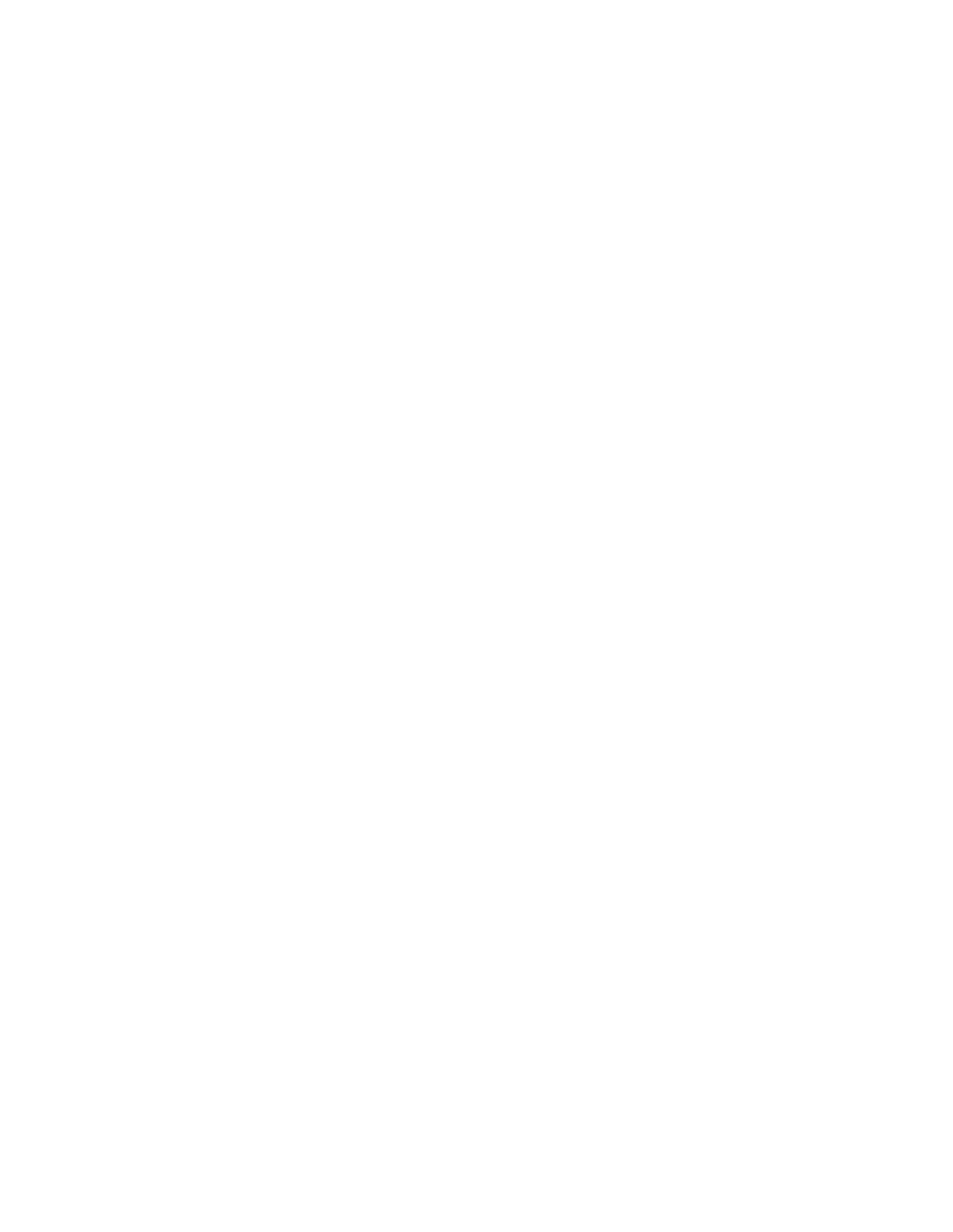enter Offers to Purchase or other contractual agreements for the acquisition of interests in real property. This delegation was accomplished by the Board of Trustees Resolution 0220-3, "Resolution to Authorize Certain Real Property Acquisition Activities."

- Pursuant to UNC Policy 200.1(5)(c)(iv)(5), the Board of Trustees has been delegated the power to find that a contract implicating the restrictions of UNC Policy  $200.1(5)(c)(iii)$  is in the best interest of the University. This authority is delegated to the Board's Audit and Risk Management Committee.
- Pursuant to UNC Policy 200.1(5)(d)(i), the Board of Trustees has been delegated the power to designate a standing committee to determine whether a potential conflict of interest is a permissible or impermissible activity and to make recommended findings as to whether UNC Policy 200.1 has been violated. This authority is delegated to the Board's Audit and Risk Management Committee.
- Pursuant to UNC Policy 300.1.1(III), the Board of Trustees has been delegated the power to make appointments and determine salaries for Senior Academic and Administrative Officers Tier II positions. Final appointment authority for SAAO Tier II positions has been delegated to the Provost and Division Senior Officers via UNC Asheville's Management Flexibility Plan.
- Pursuant to UNC Policy 500.2, the Board of Trustees has been delegated the power to adopt patent procedures and determine the proportion of gross royalties received by an inventor derived from licensing or income from assignment or sale of each patent resulting from an invention owned by the constituent institution. This authority has been delegated to the UNC Asheville Intellectual Property Committee via the UNC Asheville Copyright Use and Ownership Policy.
- Pursuant to UNC Policy 600.1.3(II)(B) and (C), the Board of Trustees has been delegated the power to authorize acquisition or disposition any interest in real property, other than a leasehold, with a value less than \$500,000; and a leasehold interest in real property with annual value less than \$500,000 and a term of not more than 10 years. The Board of Trustees has authorized the UNC Asheville Chancellor, or her delegate, after consultation with the Board Chair and Executive Committee, to enter Offers to Purchase or other contractual agreements for the acquisition of interests in real property. This delegation was accomplished by the Board of Trustees Resolution 0220-3, "Resolution to Authorize Certain Real Property Acquisition Activities."
- Pursuant to UNC Policy 600.1.3(III)(B), the Board of Trustees has been delegated the power to acquire and dispose of an interest in real property other than a lease if valued at less than \$1,000,000, and/or to acquire and dispose of real property by lease if the lease is valued annually at less than \$750,000 and has a term of not more than 10 years. The Board of Trustees has authorized the UNC Asheville Chancellor, or her delegate, after consultation with the Board Chair and Executive Committee, to enter Offers to Purchase or other contractual agreements for the acquisition of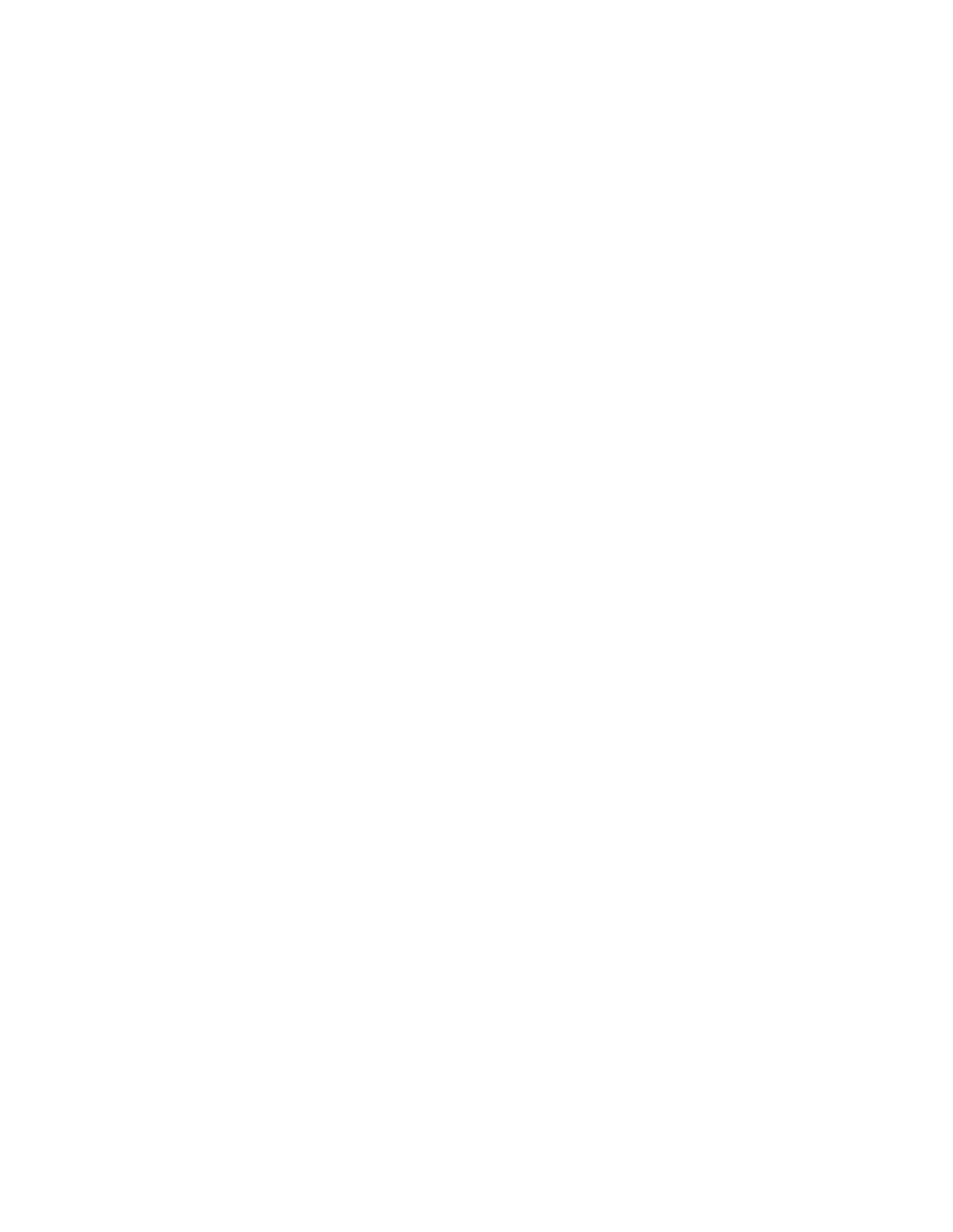interests in real property. This delegation was accomplished by the Board of Trustees Resolution 0220-3, "Resolution to Authorize Certain Real Property Acquisition Activities."

- Pursuant to UNC Regulation 600.1.3[R](IV), the Board of Trustees has been delegated the power to approve certain acquisitions or dispositions of real property by lease. The Board of Trustees has authorized the UNC Asheville Chancellor, or her delegate, after consultation with the Board Chair and Executive Committee, to enter Offers to Purchase or other contractual agreements for the acquisition of interests in real property. This delegation was accomplished by the Board of Trustees Resolution 0220-3, "Resolution to Authorize Certain Real Property Acquisition Activities."
- Pursuant to UNC Policy 600.2.5, Regulation 600.5.2.5[R], and Guideline 600.2.5.1[G], the Board of Trustees has been delegated the power to receive annual independent financial audit reports from each of the private foundations, associations, or clubs whose primary purpose is to provide financial support to the institution. This authority has been delegated to the Board's Audit and Risk Management Committee via the Audit and Risk Management Committee Charter.
- Pursuant to UNC Policy 600.3.4, the Board of Trustees has been delegated the power to approve permanent and temporary appointments and salaries; promotion, including faculty rank changes but excluding tenure; and permanent and temporary salary increases or stipends for faculty and EHRA non-faculty instructional, research, and public service employees. This authority has been delegated to the Chancellor via UNC Asheville's Management Flexibility Plan.
- Pursuant to UNC Policy 600.3.4, the Board of Trustees has been delegated the powers to (i) appoint and fix the salary and non-salary compensation for all vice chancellors and other Tier 1 senior academic and administrative officers with the exclusion of the Chancellor; (ii) approve appointments and salary changes for SAAO Tier 1 appointments, with the exclusion of the Chancellor; (iii) establish salary ranges for SAAO Tier 2 positions; and (iv) confer permanent tenure. The Chancellor has been delegated authority to appoint, fix the salary and non-salary compensation, and approve salary changes for Tier 1 SAAO other than vice chancellors; and establish salary ranges for SAAO Tier 2 positions via UNC Asheville's Management Flexibility Plan.
- Pursuant to UNC Policy 600.3.4, the Board of Trustees has been delegated the powers to establish faculty salary ranges; appoint and fix the compensation for faculty awarded the designation of distinguished professors; and establish instructional, research, and public service employee positions and salary ranges. These authorities have been delegated to the Chancellor via UNC Asheville's Management Flexibility Plan.
- Pursuant to UNC Policy 1100.1, the Board of Trustees has been delegated the authority to receive the UNC Asheville annual intercollegiate athletics report. This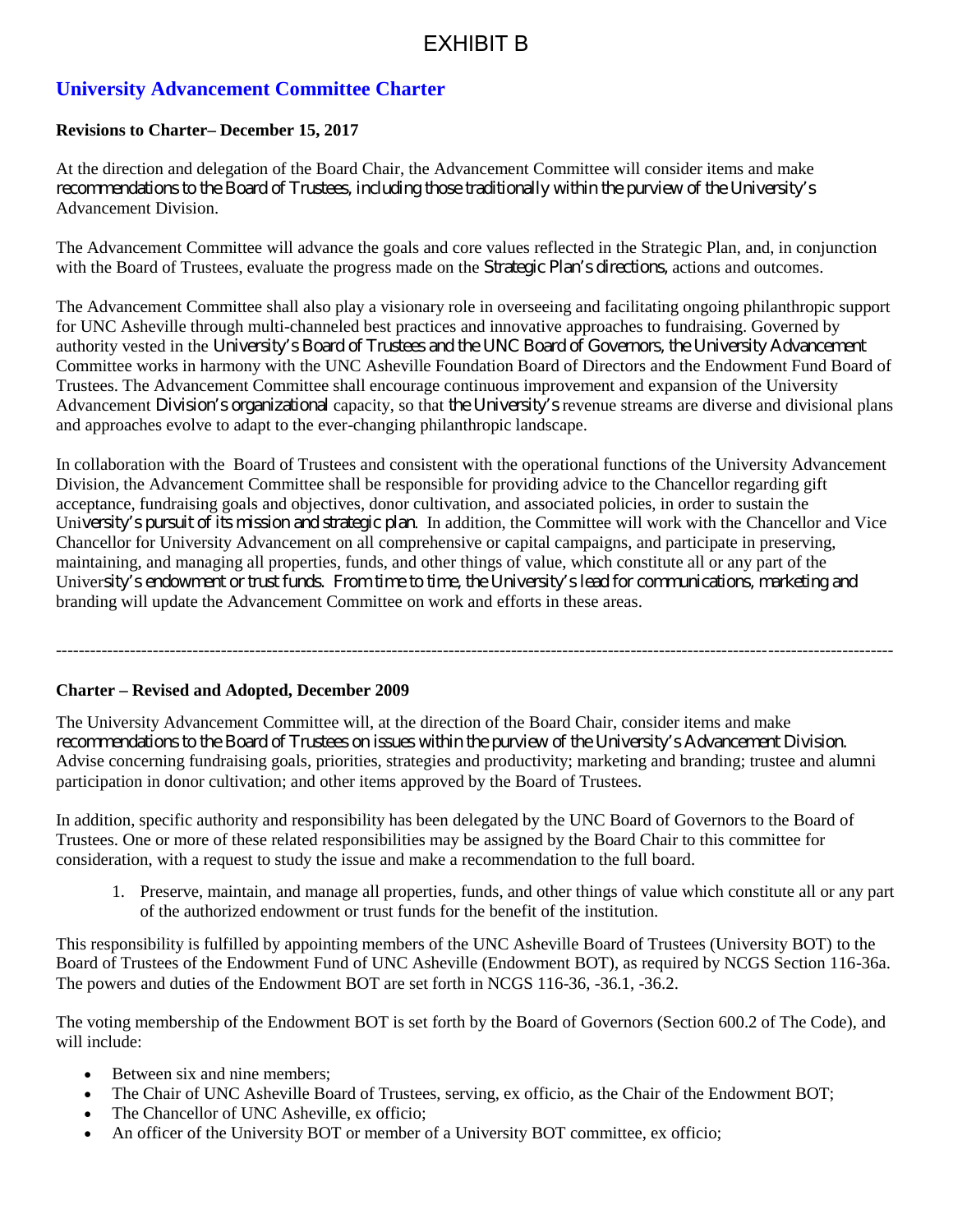authority has been delegated to the Board's Athletics Committee via the Athletics Committee Charter.

- Pursuant to UNC Regulation 1100.1[R], the Board of Trustees has been delegated the authority to receive and review the annual institutional budget for intercollegiate athletics, including major sources of revenue and expenses. This authority has been delegated to the Board's Athletics Committee via the Athletics Committee Charter.
- Pursuant to UNC Policy 1300.1, the Board of Trustees has been delegated the authority to adopt a policy on illegal drugs applicable to all students, faculty and staff. This authority has been delegated to the Chancellor via the UNC Asheville Illegal Drugs Policy.
- Pursuant to UNC Policy 1400.1, the Board of Trustees has been delegated the power to assign responsibility for oversight of information technology governance to a standing committee of the Board with audit responsibility. This responsibility has been assigned to the Board's Audit and Risk Management Committee via the Audit and Risk Management Committee Charter.
- Pursuant to UNC Policy 1400.2, the Board of Trustees has been delegated the power to assign responsibility for oversight of the institution's information security program to a standing committee of the Board with audit responsibility. This responsibility has been assigned to the Board's Audit and Risk Management Committee via the Audit and Risk Management Committee Charter.
- In addition to the duties, responsibilities, and authorities assigned to the Chancellor by the Board of Governors through Section 502 of The Code of the University of North Carolina, and pursuant to N.C.G.S. § 116-31.10 (Powers of Board regarding certain purchasing contracts), the Board of Trustees hereby delegates to the Chancellor full authority, or affirms the Chancellor's inherent authority to sign or execute, or to designate University employees to sign or execute, agreements, contracts, leases, and other official documents with institutions, agencies, corporations, partnerships, individuals, and other legal entities, including all such agreements not required by law or administrative regulation to be otherwise executed; provided, however, that such agreements shall comply with the law of North Carolina, especially the North Carolina General Statutes 143 and 146, when applicable, and with The Code of the University of North Carolina, and policies determined by the Board of Governors or the Board of Trustees. Campus officials designed by the Chancellor to sign official documents on behalf of the University as of the date of this Resolution are found in UNCA Policy 3007: University Contract Policy and supplemental Contract Delegation for Signature Authority.
- Further, all delegations prescribed herein or in the future, may be further delegated consistent with: (1) UNCA's Master Delegation Table which is attached hereto and incorporated by reference as Exhibit A, (2) UNCA's Board of Trustee Committee Charters which are attached hereto and incorporated by reference as Exhibit B, (3)